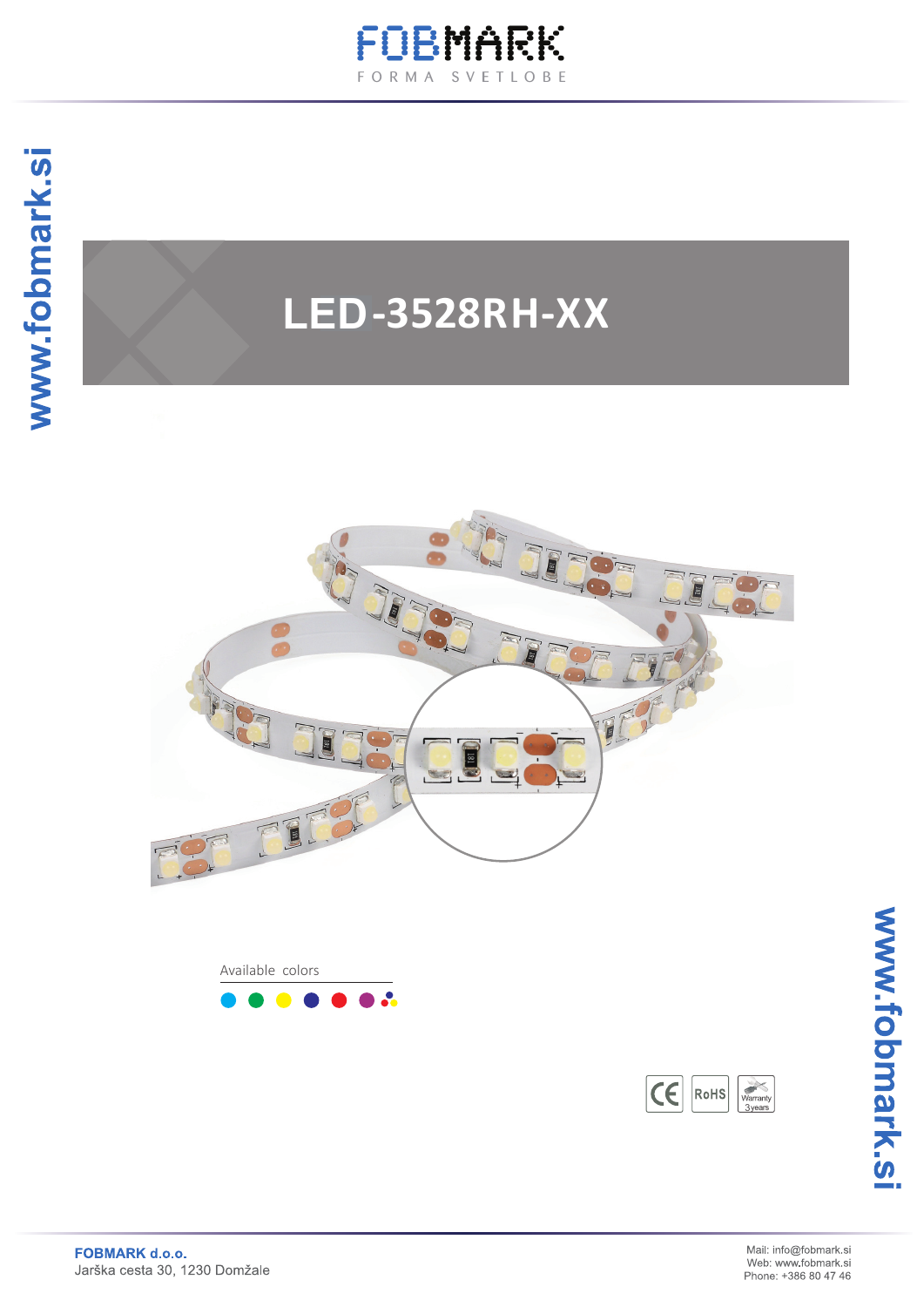

#### **Features**

www.fobmark.si

- 3528 assembled LEDs, Wide beam angle and high lighting effect
- $\bullet$  Low consumption, low heat radiation and long service life
- Can be cut short to meet different length requirement
- CE, RoHS, 3 years warranty
- Customized packing

### **Application**

Stage lighting; Festival, activities, exhibition lighting; backlight of signage; contour lighting; Landscape decoration lighting, etc.

#### **Technical parameters**

| Model          | Color     | lumen | LED type | LED Qty.<br>(leds/m) | Beam angle<br>(degree) | DC Voltage<br>(V) | Rated Watt<br>(w/m) | IP | <b>CRI</b> |
|----------------|-----------|-------|----------|----------------------|------------------------|-------------------|---------------------|----|------------|
|                | W         | 460   |          |                      |                        |                   |                     |    |            |
| LED-3528RH-XX  | <b>WW</b> | 450   | 3528     | 60                   | 140                    | 12/24             | 4.8                 | 20 | 80         |
|                | <b>NW</b> | 455   |          |                      |                        |                   |                     |    |            |
|                | W         | 920   |          |                      |                        |                   |                     |    |            |
| LED-3528RH-XX2 | <b>WW</b> | 900   | 3528     | 120                  | 140                    | 12/24             | 9.6                 | 20 | 80         |
|                | <b>NW</b> | 910   |          |                      |                        |                   |                     |    |            |

# **Dimensions (unit: mm)**

12V 60LEDs



24V 60LEDs

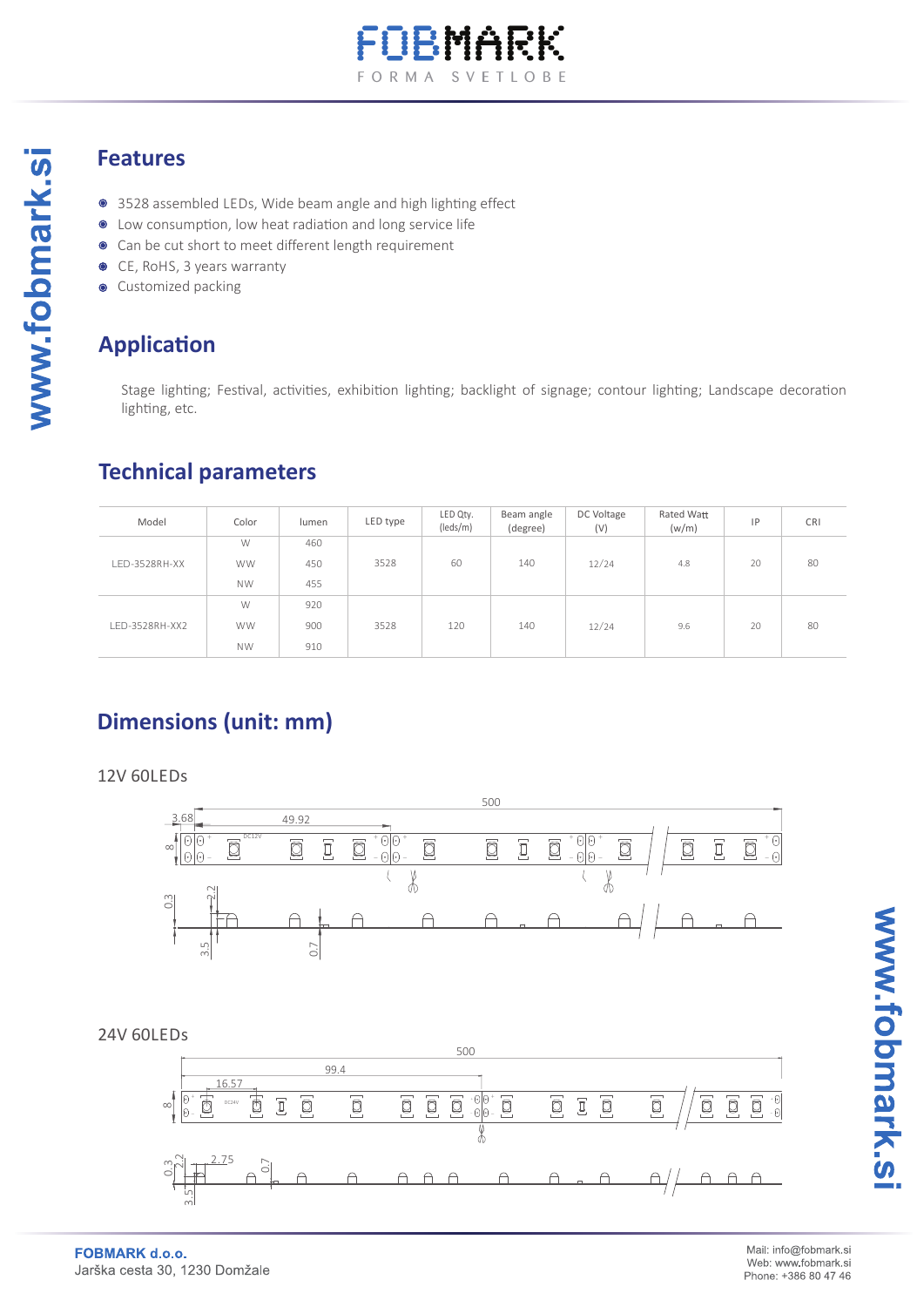

#### **Features**

www.fobmark.si

- 3528 assembled LEDs, Wide beam angle and high lighting effect
- $\bullet$ Low consumption, low heat radiation and long service life
- Can be cut short to meet different length requirement  $\bullet$
- CE, RoHS, 3 years warranty  $\bullet$
- Customized packing  $\bullet$

## **Application**

Stage lighting; Festival, activities, exhibition lighting; backlight of signage; contour lighting; Landscape decoration lighting, etc.

#### **Technical parameters**

| Model          | Color     | lumen | LED type | LED Qty.<br>(leds/m) | Beam angle<br>(degree) | DC Voltage<br>(V) | Rated Watt<br>(w/m) | IP | <b>CRI</b> |
|----------------|-----------|-------|----------|----------------------|------------------------|-------------------|---------------------|----|------------|
|                | W         | 460   |          |                      |                        |                   |                     |    |            |
| LED-3528RH-XX  | <b>WW</b> | 450   | 3528     | 60                   | 140                    | 12/24             | 4.8                 | 20 | 80         |
|                | <b>NW</b> | 455   |          |                      |                        |                   |                     |    |            |
|                | W         | 920   |          |                      |                        |                   |                     |    |            |
| LED-3528RH-XX2 | <b>WW</b> | 900   | 3528     | 120                  | 140                    | 12/24             | 9.6                 | 20 | 80         |
|                | <b>NW</b> | 910   |          |                      |                        |                   |                     |    |            |

# **Dimensions (unit: mm)**

12V 60LEDs



**FOBMARK d.o.o.** Jarška cesta 30, 1230 Domžale